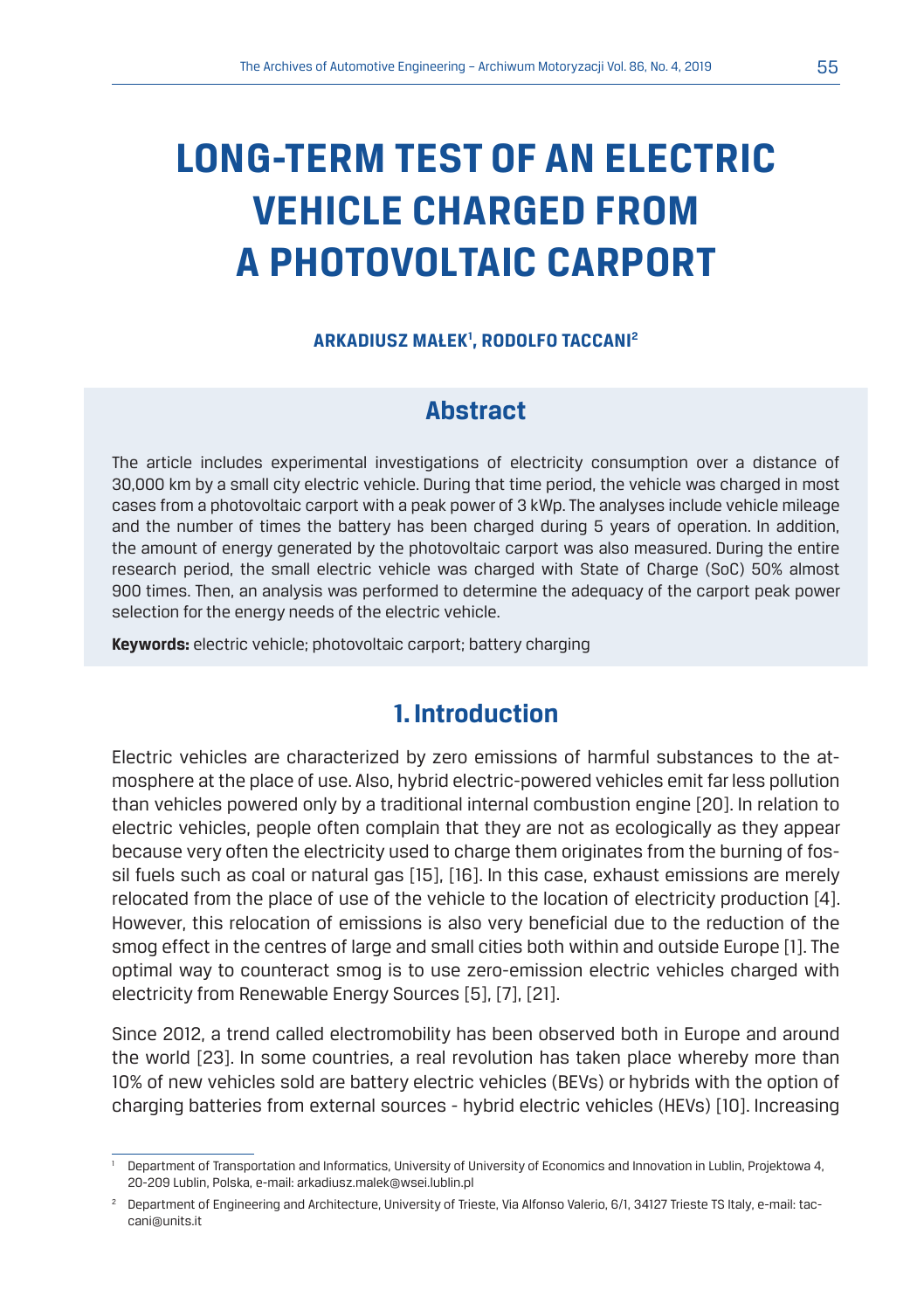numbers of BEV and HEV vehicles have also been recorded in Poland. The properties of electric vehicles are convincing customers to choose this type of propulsion, including:

- quiet driving, resulting from the lack of an internal combustion engine in BEV or, in the case of HEV, from a restriction on the rotational speed of the internal combustion engine,
- favourable driving dynamics, resulting from the availability of torque at low speeds in BEV or the simultaneous operation of two power sources in HEV,
- the increasing range of BEVs,
- constantly evolving infrastructure for charging both BEV and HEV [3],
- very low or zero costs for charging traction batteries in many public places [8].

The higher costs of buying BEV and HEV vehicles are being offset by government subsidies in some countries. This type of support may contribute to a large increase in the number of green vehicles sold.

The attractive appearance and properties of electric vehicles are the result of the work of engineers working in large automotive concerns and scientists working in universities and research institutes [13]. It is due to the development of material engineering that green vehicles have a lightweight, durable body with low air resistance. Significant discoveries and research and development work have led to the availability of new types of traction batteries capable of accumulating larger amounts of electricity in a smaller mass and volume. Due to the reduction in vehicle weight and the greater capacity of the traction batteries, the range of electric vehicles currently exceeds over 400 km on a single charge [18].

The infrastructure for charging electric vehicles is another element supporting electromobility [6]. Typically, every electric vehicle user has the ability to charge the battery overnight. Almost all electric vehicles have on-board chargers of up to 7 kW supplied with singlephase AC 230 V or up to 22 kW, powered with three-phase AC 400 V. However, the owners of such vehicles expect to be able to charge their vehicles at public charging points. This is of great importance, especially for long-distance journeys and during long international journeys. These expectations relate to the possibility of rapidly charging traction batteries with external DC chargers with powers of up to 150 kW [9]. The number of public points for both the slow and fast charging of electric vehicles is constantly increasing. In some countries, it is sufficiently developed and allows motorists to move around the country without any inconvenience. The development of software for mobile devices allows motorists to use one of many applications to enable them to locate a charging point and pay for the charging service [17]. Many entities such as hotels, banks and shopping centres offer free battery charging for their customers. This is due to another current trend related to promoting the pro-ecological image of the institution or company as a result of supporting electric vehicles [8].

If current trends continue then an inevitable issue will arise: Where is all of the electricity required to charge the new electric vehicles going to come from [2]? This issue concerns both the origin of the electricity produced and the infrastructure required for its distribution [1]. In some countries, the existing electricity production and distribution infrastructure is not sufficient to support many high-power chargers and must be significantly expanded. The electricity required for charging electric vehicles in different countries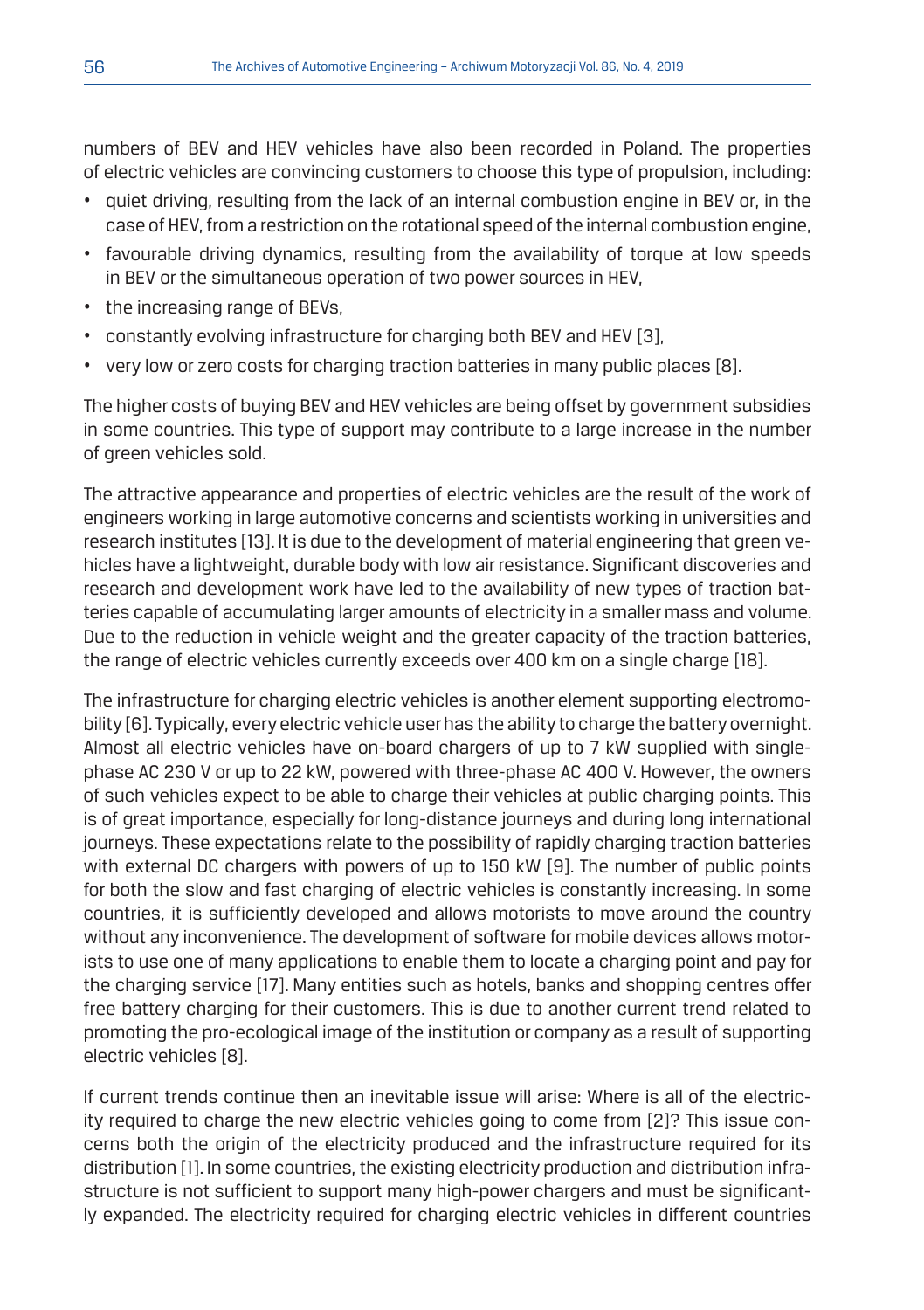originates from different sources. Western European countries have been investing in the production of electricity from renewable energy sources for many years. In Poland, since 2016, a large increase in the number of photovoltaic installations has been observed [11]. This includes both small household installations with a capacity of up to 5 kWp, industrial micro-installations with a capacity of up to 40 kWp and large photovoltaic farms with a capacity exceeding 1 MWp [22]. The attractiveness of such investments is due to significant funding from both government and European funds. Many people and institutions have decided to invest in a photovoltaic system due to the short payback period and large profits resulting from the production of energy for own needs.

Taking into account the technical and financial possibilities currently available, the best solution for ecological and economical city traffic is to buy an electric vehicle and build a photovoltaic system to charge it [17]. The system should be able to release excess energy produced to a nearby building. Before making such investments, it is worth reviewing the literature in this regard. It is also worth becoming familiar with the state of the market in the area of both electric city vehicles and photovoltaic systems. In this case, the key challenge would be the selection of the appropriate peak power of the photovoltaic system to match the energy capacity of the traction batteries of the vehicles.

## **2. Research object – Renault Twizy**

The test object is a small electric vehicle - Renault Twizy. It has been produced since 2012 by the Renault group. It was designed as a typical urban vehicle capable of moving two people over short distances. The vehicle is very manoeuvrable due to its small dimensions and small turning radius resulting from the rear-wheel drive used. The small width of the vehicle, amounting to less than 1.2 m, allows for easy parking. The vehicle, with a curb weight of 405 kg and a gross vehicle weight (GVW) of 600 kg, is capable of reaching a maximum speed of 85 km/h. It uses an asynchronous 13 kW AC motor generating 57 Nm of torque. The vehicle is equipped with a lithium-ion battery pack with a rated voltage of 57 V and an energy capacity of 6.1 kWh. The traction battery is charged from the 230 V AC network. The full charging time is approximately 3.5 hours.

The vehicle has an open body as standard and can be optionally retrofitted with doors. It has no internal ventilation, heating and air conditioning. It only has electric windscreen heating. It is therefore a vehicle designed for markets with a warm climate.

Currently in Poland, owners of electric cars can depend on the following concessions and privileges related to the ownership and use of such cars:

- exemption from parking fees in Paid Parking Zones in designated cities,
- the possibility of using BUS lanes.

The vehicle was purchased in 2015 when the only option available at that time was to rent a traction battery. The minimum lease period of a new vehicle purchased was 3 years with a limit of 25,000 km. After this time, the lease contracts were renewed twice a year with the extension of the mileage limit to 40.000 km.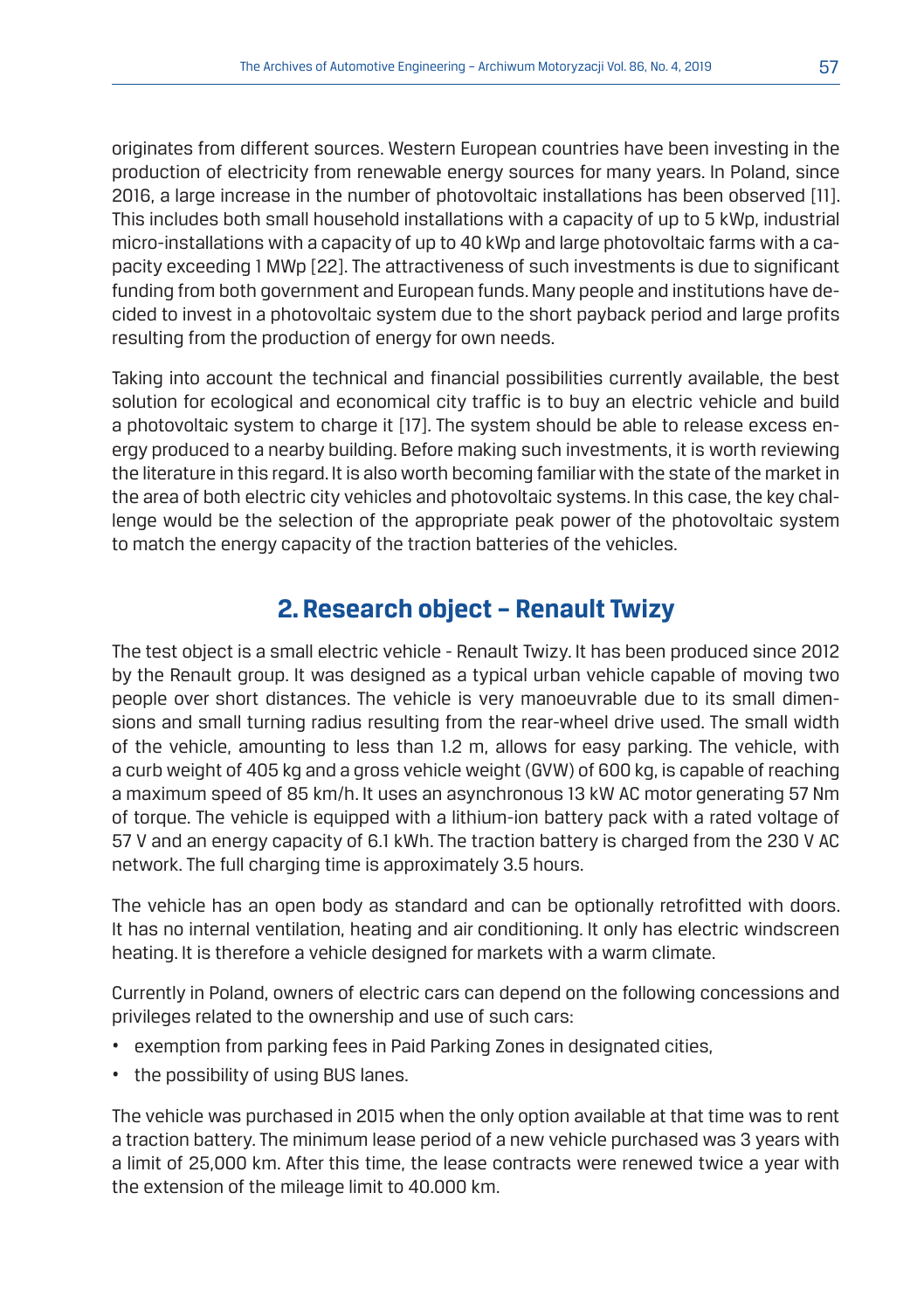Figure 1 shows the Renault Twizy during the process of charging its batteries from a photovoltaic carport.



The basic technical data of the Renault Twizy vehicle, which has an influence over the use of the vehicle and the conduct of the tests, are presented in Table 1.

#### Tab. 1. Renault Twizy technical data [24]

| <b>Parameter</b>                                    | <b>Value</b>            |
|-----------------------------------------------------|-------------------------|
| Curb weight of the vehicle                          | 405 kg                  |
| Permissible gross weight                            | 690 kg                  |
| Maximum speed                                       | 85 km/h                 |
| Motor type                                          | Electric - asynchronous |
| Motor power                                         | 13 kW (17 HP)           |
| Type of traction batteries                          | Lithium-ion             |
| Traction battery capacity                           | 6.1 kWh                 |
| Range in the New European Driving Cycle (NEDC)      | 100 km                  |
| CO <sub>2</sub> emissions                           | 0 q/km                  |
| Normalized power consumption (from socket to wheel) | 63 Wh/km                |
| On-board charger supply                             | Socket 230 V            |

The test period covers 4 years and 6 months of using the vehicle in urban conditions. Due to the cold winters in Poland, the vehicle was not used all year round. Usually the vehicle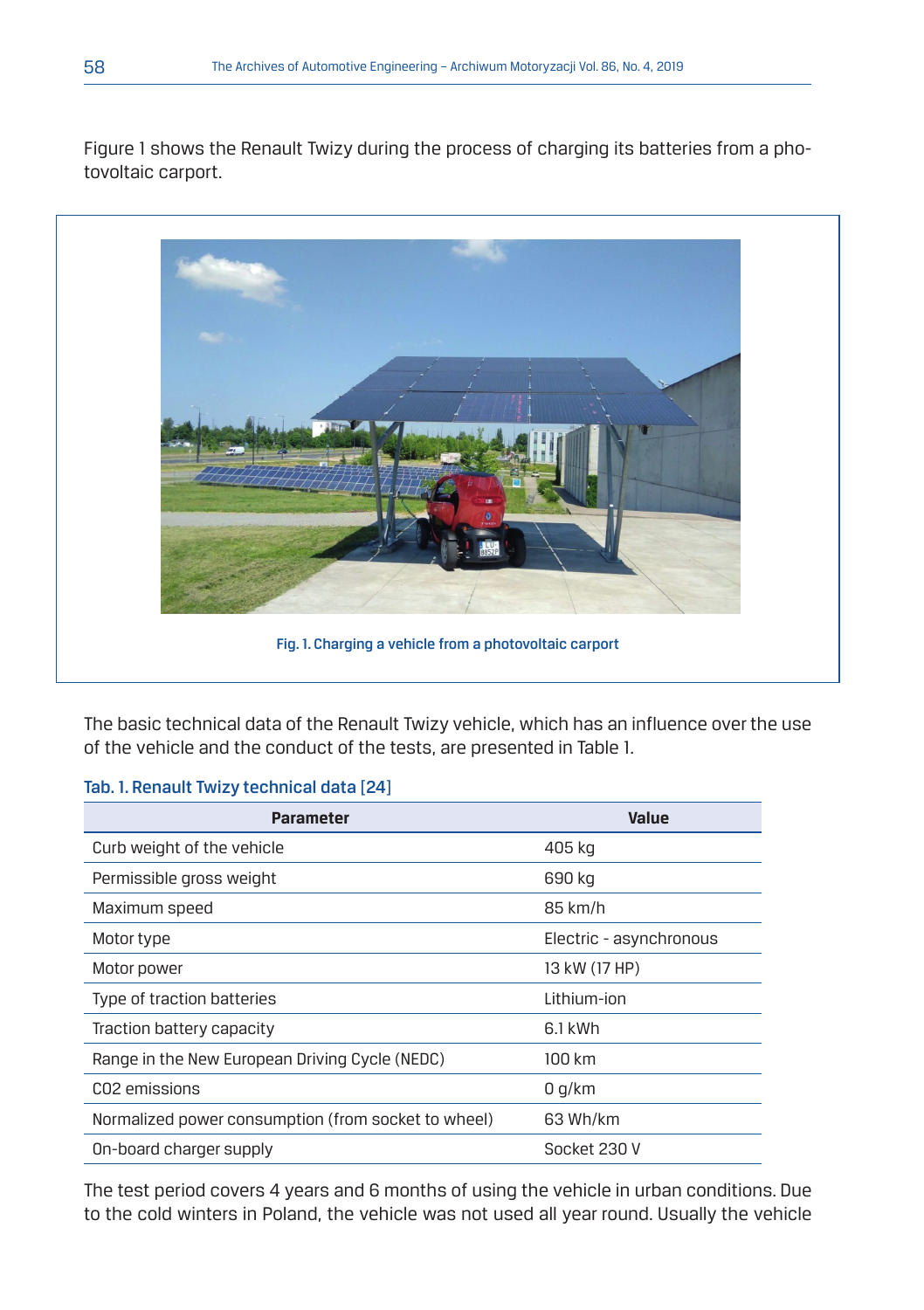was used from the beginning of April to the end of September. Thus, the test period covers five seasons of use of the vehicle in which it covered 30.000 km. During the remaining 6 months of the year in the autumn-winter period the vehicle was not normally used with just a few exceptions.

The first column in Table 2 lists the subsequent years of use of the vehicle. The second column lists the actual mileage of the vehicle in a given year. The third column shows a calculation of the average monthly mileage per 6 months of actual use of the vehicle. The fourth column shows the maximum annual coverage resulting from the battery lease agreement. The fifth column contains the % of battery usage resulting from the subtraction of columns 4 and 2. The number of monthly charges with the assumed value of 50% State of Charge (SoC) is listed in the sixth column. It was calculated on the basis of the average monthly mileage divided by the average range on one charge, 65 km, and multiplied by 2. Column seven lists the amount of electricity consumed per year.

|                | $\overline{2}$            | 3                                 | 4                                                                         | 5                              | 6                                                 | 7                                                    |
|----------------|---------------------------|-----------------------------------|---------------------------------------------------------------------------|--------------------------------|---------------------------------------------------|------------------------------------------------------|
| Year           | Annual<br>mileage<br>[km] | <b>Monthly</b><br>mileage<br>[km] | <b>Maximum</b><br>mileage<br>resulting from<br>the lease<br>contract [km] | <b>Battery</b><br>usage $[\%]$ | <b>Number of</b><br>monthly<br>charges<br>50% SoC | Amount<br>of energy<br>consumed<br>per year<br>[kWh] |
|                | 7100                      | 1183                              | 8333                                                                      | 85.2                           | 36                                                | 666                                                  |
| $\overline{c}$ | 6800                      | 1133                              | 8333                                                                      | 81.6                           | 35                                                | 638                                                  |
| 3              | 8100                      | 1350                              | 8333                                                                      | 97.2                           | 42                                                | 760                                                  |
| 4              | 3700                      | 617                               | 7500                                                                      | 49.3                           | 19                                                | 347                                                  |
| 5              | 3300                      | 550                               | 7500                                                                      | 44.0                           | 17                                                | 310                                                  |

#### Tab. 2. Data from vehicle use

The analysis of the data shows that during the first 3 years of operation the vehicle was covered at a level of 81.6% to 97.2%. There was no incident of exceeding the maximum annual coverage resulting from the battery lease agreement. If this were to happen, it would be necessary to pay for every additional 100 km. The next two years of operation (years 4 and 5) were periods of a lower intensity of vehicle use. Monthly mileage was about 2 times shorter, which also resulted in less battery load. It is worthwhile focusing on column six. During the entire research period, the car was charged with SoC 50% almost 900 times.

After calculating the total amount of energy consumed during the five seasons of use and covering 30.000 km, it amounted to 2,721 kWh. This value was confirmed by reading the total energy balance value from the Electronic Control Unit of Vehicle using a Bosch KTS diagnostic device. This value was 2.707 kWh. Thus, the assumed average vehicle range on a fully charged battery of 65 km was confirmed. Thus, Renault Twizy requires 9.4 kWh of energy to travel 100 km on average. This value could be used as the basis for further economic analysis.

At any one time, the battery was charged with low power and this manner of charging prevented a significant decrease in the energy capacity of the battery. As stated above,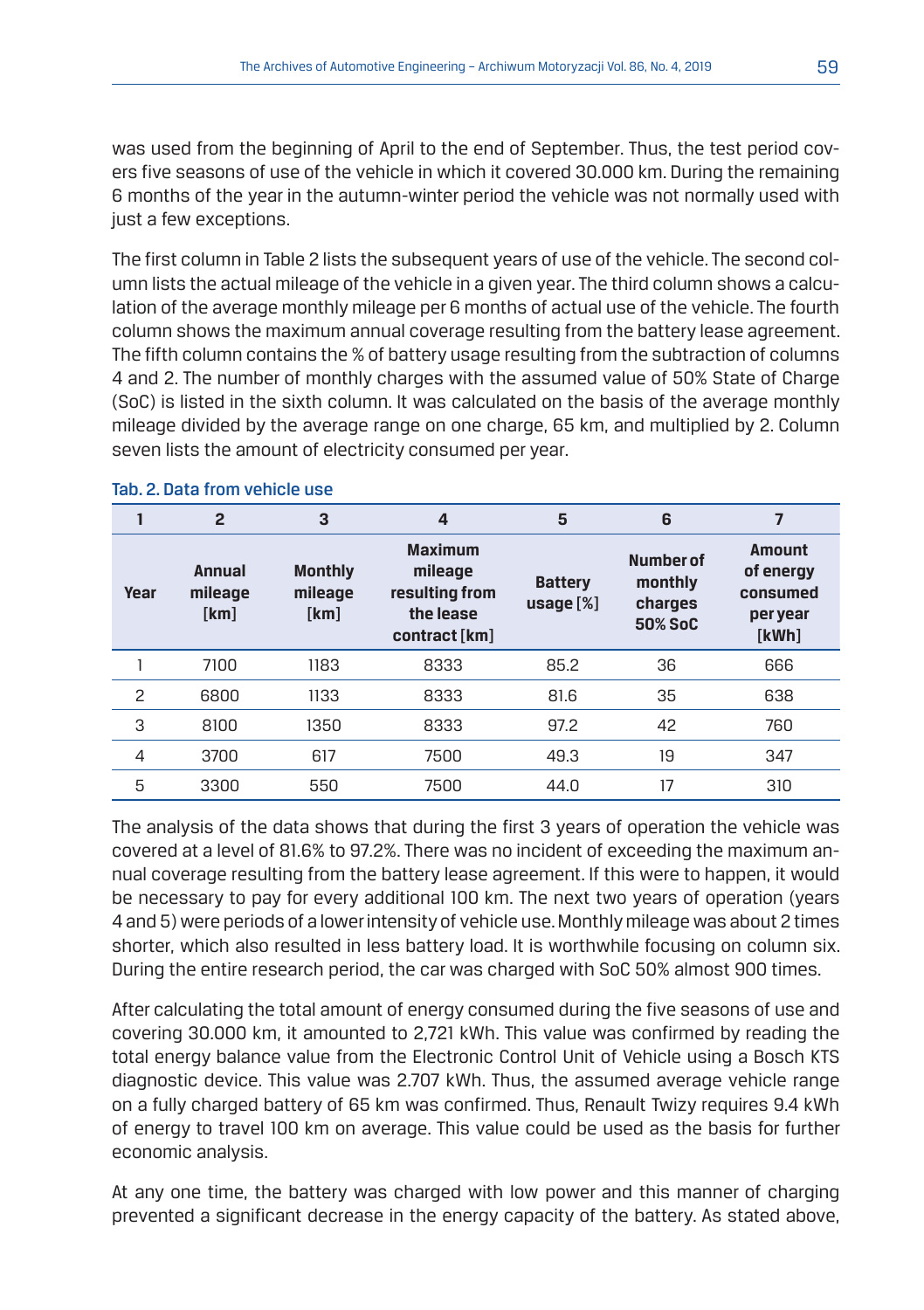charging takes place in a slow-charge mode using a 2 kW on-board charger. In the first three years of operation, the vehicle was charged approximately once a day. During the next two years, about once every two days.

## **3. Research object – 3 kWp photovoltaic carport**

A photovoltaic carport was specially designed and made to the purchased Renault Twizy electric vehicle. The photovoltaic carport consists of 12 monocrystalline photovoltaic panels made with glass-glass technology, with each unit having an individual optimizer. The carport has a Schuko electricity socket and is connected to the Sector 4 of Lublin Science and Technology Park (LSTP). This means that when the electric vehicle is not being charged from the carport, it provides energy to the LSTP building. This on-grid approach used to connect the carport to the power grid ensures that the vehicle will be charged in all solar conditions [14]. If the power generated by the carport is not able to supply the power required to charge the electric vehicle, the shortfall will be taken from the power grid. However, if the power generated by the carport is greater than the power consumed by the vehicle, its excess will be transferred to the power grid [19].

The carport research covers the period from the beginning of June 2016 to the end of September 2019. The carport is capable of producing over 3 MWh of electricity annually. Most of the production falls in the spring and summer months, as shown in Figure 2.



Table 3 presents the monthly and daily average values of electricity produced by the carport. The last column lists the number of complete charging cycles for a small electric vehicle. Based on this data, it may be concluded that the average electricity production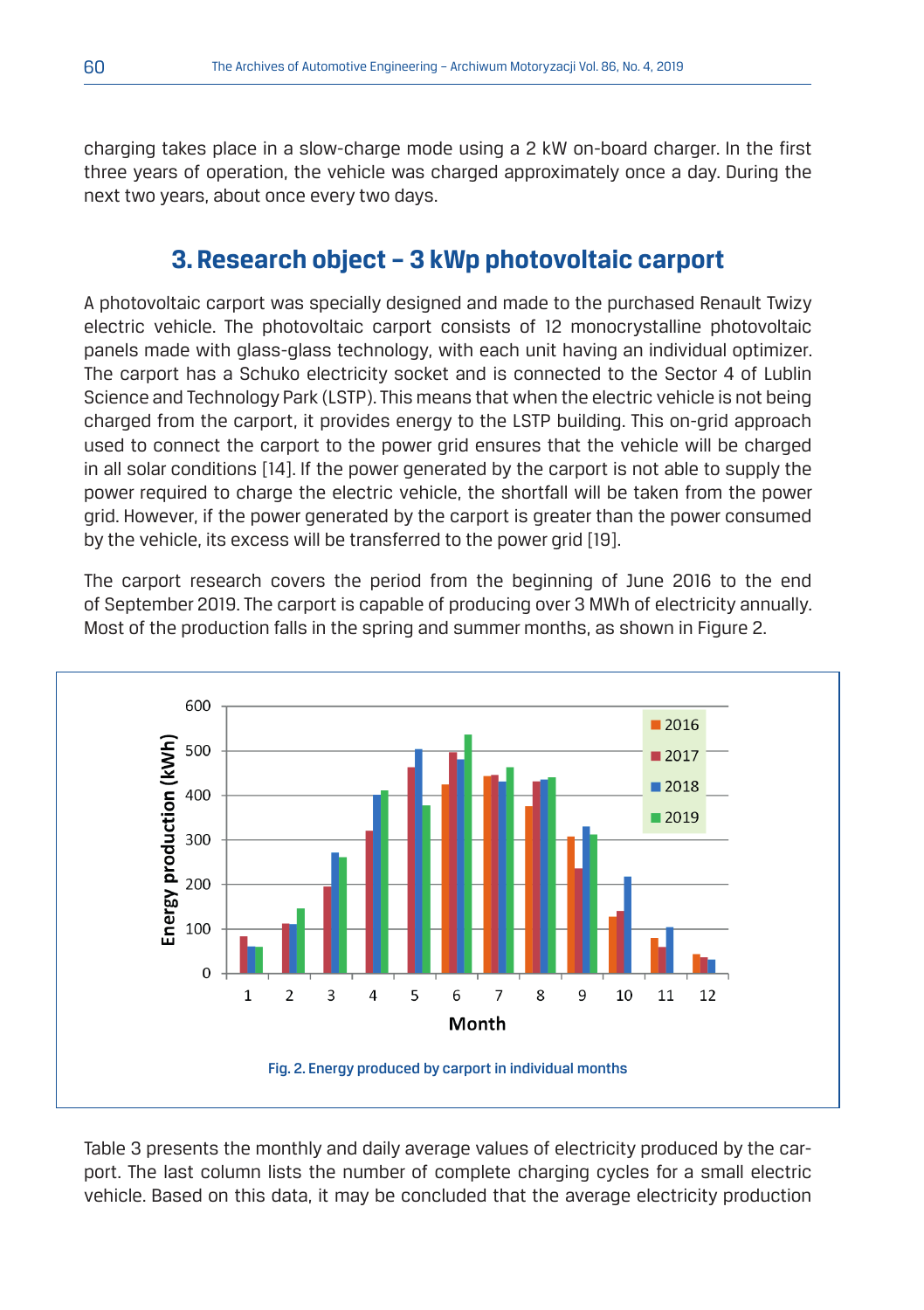in the selected period is approximately 2 times higher than that required to fully charge the electric vehicle (100% SoC). When designing the carport, the power required to charge the electric vehicle was taken into account. Therefore, it may be concluded that by charging the vehicle during the period of the most intense sunshine (between 10.00 and 15.00) it was guaranteed that the full requirements of the photovoltaic carport were met. Since December 2019, two 40 kWp photovoltaic micro-installations have also been operating in the Lublin Science and Technology Park. Therefore, in the absence of full coverage of the power required for charging from the carport, it is supplemented by one of the micro-installations [12]. This is possible because both the carport and micro-installation are connected to one LSTP sector. Since its commissioning in early June 2016 to the end of September 2019, the carport produced about 10.600 kWh of energy. At that time, the vehicle consumed approximately 2.055 kWh, which is 19.4% of the energy produced.

|           | <b>Month energy</b><br>production [kWh] | Day energy<br>production [kWh] | Day number<br>of full charges |
|-----------|-----------------------------------------|--------------------------------|-------------------------------|
| April     | 378.08                                  | 12.60                          | 2.07                          |
| May       | 448.48                                  | 14.95                          | 2.45                          |
| June      | 484.73                                  | 16.16                          | 2.65                          |
| July      | 445.60                                  | 14.85                          | 2.43                          |
| August    | 420.91                                  | 14.03                          | 2.30                          |
| September | 296.77                                  | 9.89                           | 1.62                          |

#### Tab. 3. Average values of energy produced by the carport

## **4. Conclusions**

The combination of electric vehicle technology with the option of charging them from Renewable Energy Sources is the most ecological way to power vehicles. A photovoltaic carport with a peak power of 3 kWp was used to charge a small electric vehicle. The tests cover 5 spring and summer seasons during which the car was driven a total of 30.000 km.

Long-term testing of the electric vehicle showed that it covered only 3,300 km to 8,100 km annually in urban traffic. This necessitated the recharging of the vehicle by 50% SoC once every two days in the first three years and once a day in the final two years of the test period. An analysis of the data shows that during the first 3 seasons of operation the vehicle was used at a level of 81.6% to 97.2% of the total mileage allowed by the lease agreement. The next two seasons of operation (year 4 and 5) were periods of lower vehicle use intensity with a use rate of 49.3% and 44%. During the entire research period, the car was charged with SoC 50% almost 900 times. Based on an analysis of the amount of electricity produced by the carport during the season of use of the electric vehicle, it may be concluded that the average production of electricity in the selected period is about 2 times higher than that required to fully charge the electric vehicle (100% of SoC). Therefore, when designing the carport, the power required to charge the electric vehicle was correctly forecast.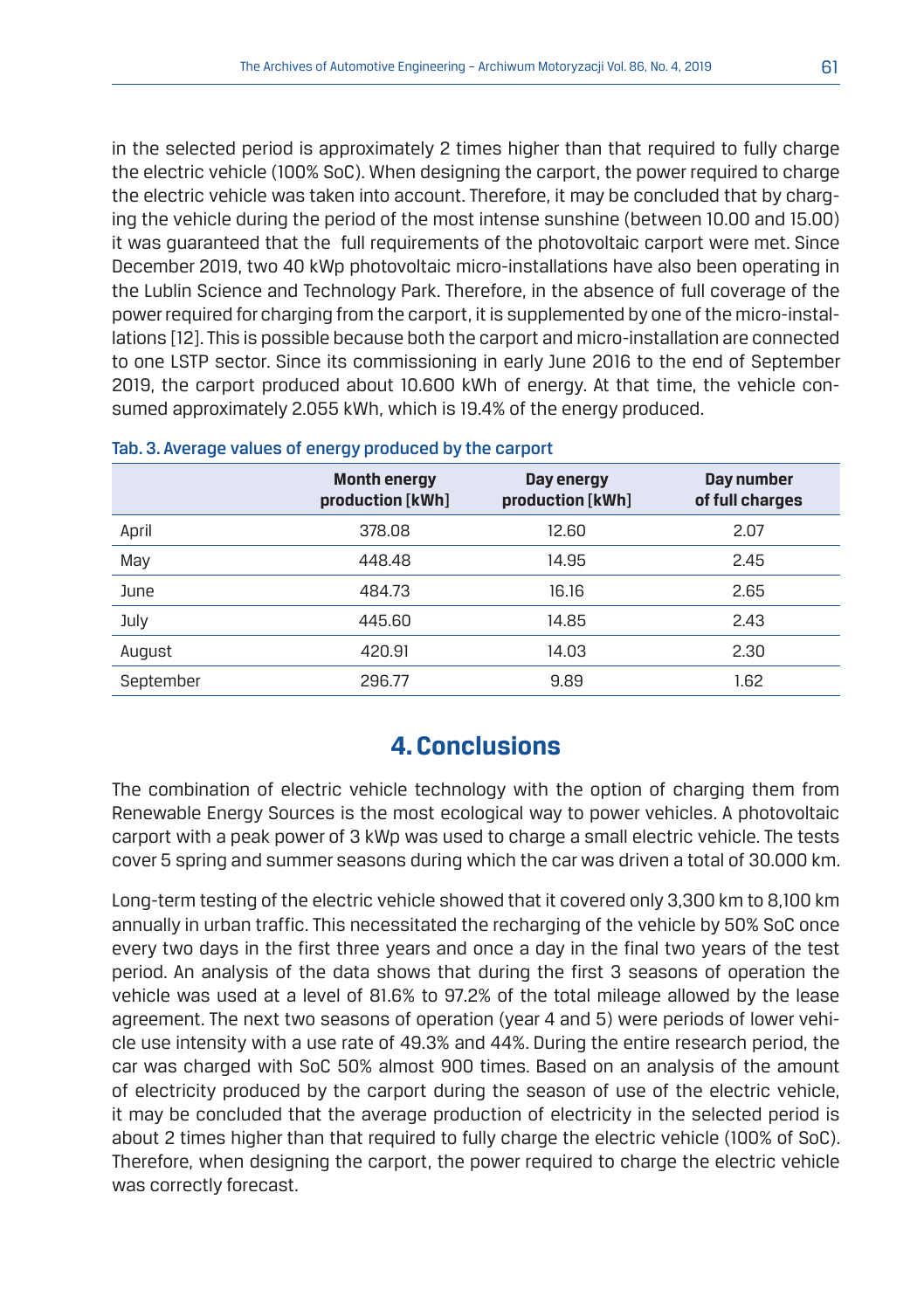Since its commissioning in early June 2016 to the end of September 2019, the carport produced about 10.600 kWh of energy. At that time, the vehicle consumed approximately 2.055 kWh, which is 19.4% of the energy produced. The remaining part of energy was completely consumed by the building of the Lublin Science and Technology Park.

## **5. Nomenclature**

- EV Electric Vehicle
- BEV Battery Electric Vehicle
- GVW Gross Vehicle Weight
- HEV Hybrid Electric Vehicle
- LSTP Lublin Science and Technology Park
- SoC State of Charge

## **5. References**

- [1] Caban J., Zarajczyk J., Małek A.: Possibilities of using electric drives in city buses. Proceeding of 23rd International Scientific Conference Transport Means. 2019, Palanga, Lithuania, 543-547.
- [2] Choudhary P., Srivastava R.K.: Sustainability perspectives a review for photovoltaic photovoltaic trends and growth opportunities. Journal of Cleaner Production. 2019, 227, 589-612, DOI:10.1016/j.jclepro.2019.04.107.
- [3] Colmenar-Santos, A., Muñoz-Gómez A-M, Rosales-Asensio E., López-Rey Á.: Electric vehicle charging strategy to support renewable energy sources in Europe 2050 low-carbon scenario. Energy. 2019, 183, 61-74, DOI: 10.1016/j.energy.2019.06.118.
- [4] Conradie Pieter D.F., Olabanji O. Asekun, Skrúcaný T., Kendra M., Stopka O.: The effect of fuel on the energy consumption and production of greenhouse gases in transport. The Archives of Automotive Engineering – Archiwum Motoryzacji. 2018, 82(4), 5-14, DOI:10.14669/AM.VOL82.ART1.
- [5] Fathabadi H.: Novel grid-connected solar/wind powered electric vehicle charging station with vehicle-to-grid technology. Energy. 2017, 132, 1-11, DOI:10.1016/j.energy.2017.04.161.
- [6] Gao S., Jia H., Liu J., Liu C.: Integrated configuration and charging optimization of aggregated electric vehicles with renewable energy sources. Energy Procedia. 2019, 158, 2986-2993, DOI:10.1016/j.egypro.2019.01.968.
- [7] García I.I., Jeffrey M.: Recharging of electric cars by solar photovoltaics, Electric Vehicles: Prospects and Challenges. 2017, 415-487, DOI: 10.1016/B978-0-12-803021-9.00012-4.
- [8] Globisch J., Plötz P., Dütschke E., Wietschel M.: Consumer preferences for public charging infrastructure for electric vehicles. Transport Policy. 2019, 81, 54-63, DOI:10.1016/j.tranpol.2019.05.017.
- [9] Gnann T., Funke S., Jakobsson N., Plötz P., Sprei F., Bennehag A.: Fast charging infrastructure for electric vehicles: Today's situation and future needs. Transportation Research Part D: Transport and Environment. 2018, 62, 314-329, DOI:10.1016/j.trd.2018.03.004.
- [10] Good C., Shepero M., Munkhammar J., Boström T.: Scenario-based modelling of the potential for solar energy charging of electric vehicles in two Scandinavian cities. Energy.2019, 168, 111-125, DOI:10.1016/j. energy.2018.11.050.
- [11] Jaszczur M., Hassan Q., Styszko K., Teneta J.: Impact of dust and temperature on energy conversion process in photovoltaic module. Thermal Science. 2019, 23(4), 1199-1210, DOI:10.2298/TSCI19S4199J.
- [12] Kostopoulos Em., Spyropoulos G., Christopoulos K., Kaldellis J. K. : Solar energy contribution to an electric vehicle needs on the basis of long-term measurements. Procedia Structural Integrity. 2018, 10, 203-210, DOI:10.1016/j.prostr.2018.09.029.
- [13] Liberto C., Valenti G., Orchi S., Lelli M., Nigro M., Ferrara M.: The Impact of Electric Mobility Scenarios in Large Urban Areas: The Rome Case Study. IEEE Transactions on Intelligent Transportation Systems. 2018, 19(11), 3540–3549, DOI: 10.1109/TITS.2018.2832004.